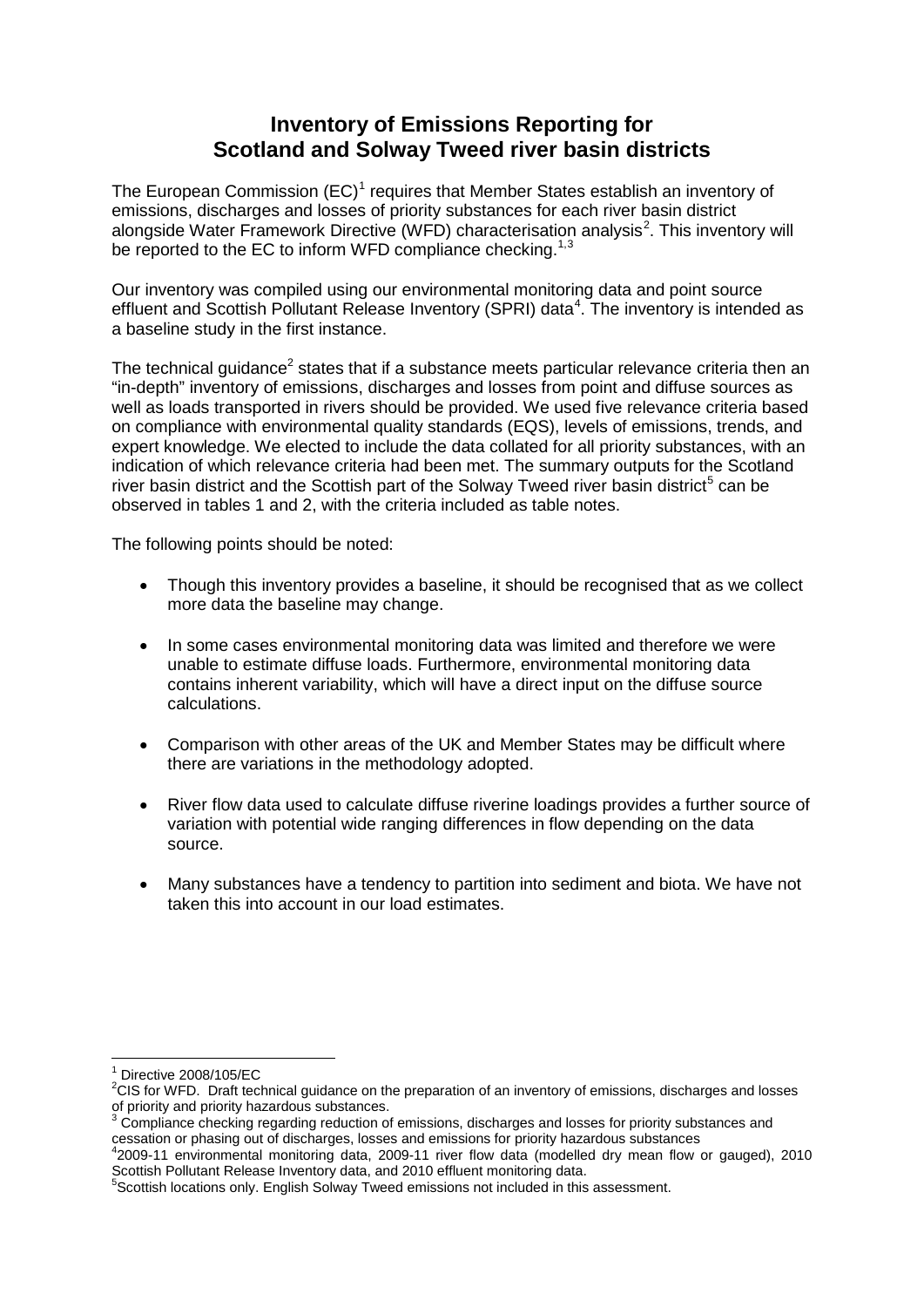| Table 1: Inventory of emissions to            |                                            |                                       |                                              |                                         |                      |                                      |  |  |  |
|-----------------------------------------------|--------------------------------------------|---------------------------------------|----------------------------------------------|-----------------------------------------|----------------------|--------------------------------------|--|--|--|
| Scotland river basin district 2010 (Kg/year)* |                                            |                                       |                                              |                                         |                      |                                      |  |  |  |
| <b>Substance</b>                              | <b>Riverine</b><br>point<br>source<br>load | Riverine<br>diffuse<br>source<br>load | <b>Marine</b><br>direct<br>discharge<br>load | <b>Total</b><br>point<br>source<br>load | <b>Total</b><br>load | <b>Relevance</b><br>criteria<br>met? |  |  |  |
| 1,2 Dichloroethane                            | 0.0                                        | 164.5                                 | 0.0                                          | 0.0                                     | 164.5                |                                      |  |  |  |
| 4-Nonyl-Phenol                                | 44.9                                       | 1001.2                                | 105.2                                        | 150.0                                   | 1151.2               | 1,2,5                                |  |  |  |
| Nonylphenol ethoxylates                       | 1140.1                                     | 0.0                                   | 2074.8                                       | 3214.9                                  | 3214.9               | 5                                    |  |  |  |
| Anthracene                                    | 4.0                                        | 37.7                                  | 31.6                                         | 35.6                                    | 73.4                 | 5                                    |  |  |  |
| Atrazine                                      | 0.0                                        | 35.7                                  | 0.0                                          | 0.0                                     | 35.7                 |                                      |  |  |  |
| Benzene                                       | 0.0                                        | 0.0                                   | 12412.0                                      | 12412.0                                 | 12412.0              |                                      |  |  |  |
| Benzo(a)pyrene                                | 0.0                                        | 40.1                                  | 5.1                                          | 5.1                                     | 45.2                 | 5                                    |  |  |  |
| Benzo(b)fluoranthene                          | 0.0                                        | 4.5                                   | 3.9                                          | 3.9                                     | 8.4                  | 5                                    |  |  |  |
| Benzo(ghi)perylene                            | 0.2                                        | 2.5                                   | 5.5                                          | 5.8                                     | 8.2                  | 1,2,5                                |  |  |  |
| Benzo(k)fluoranthene                          | 0.0                                        | 6.2                                   | 1.7                                          | 1.7                                     | 7.9                  | 5                                    |  |  |  |
| Brominated diphenylethers                     | 2.4                                        | 0.0                                   | 6.0                                          | 8.4                                     | 8.4                  | 5                                    |  |  |  |
| Cadmium                                       | 35.4                                       | 572.5                                 | 155.5                                        | 190.8                                   | 763.3                | 1, 2, 3, 4                           |  |  |  |
| Chloroform                                    | 195.4                                      | 324.9                                 | 5427.6                                       | 5622.9                                  | 5947.8               |                                      |  |  |  |
| Diethyl Hexyl Phthalate                       | 666.3                                      | 5946.5                                | 1924.1                                       | 2590.4                                  | 8536.9               | 2,4                                  |  |  |  |
| Dichloromethane                               | 0.0                                        | 4422.5                                | 0.0                                          | 0.0                                     | 4422.5               |                                      |  |  |  |
| Fluoranthene                                  | 3.1                                        | 43.1                                  | 84.4                                         | 87.4                                    | 130.5                | 5                                    |  |  |  |
| Hexachlorobenzene                             | 0.0                                        | 11.4                                  | 0.1                                          | 0.1                                     | 11.5                 |                                      |  |  |  |
| Hexachlorocyclohexane                         | 0.3                                        | 0.0                                   | 5.1                                          | 5.4                                     | 5.4                  |                                      |  |  |  |
| Indeno(123cd)pyrene                           | 0.0                                        | 1.4                                   | 1.9                                          | 1.9                                     | 3.2                  | 5                                    |  |  |  |
| Lead                                          | 478.5                                      | 24091.2                               | 3517.1                                       | 3995.6                                  | 28086.9              | 1                                    |  |  |  |
| Mercury                                       | 23.9                                       | 83.1                                  | 69.2                                         | 93.1                                    | 176.1                | 1,5                                  |  |  |  |
| Naphthalene                                   | 3.0                                        | 250.5                                 | 532.6                                        | 535.6                                   | 786.1                | 5                                    |  |  |  |
| Nickel                                        | 1861.5                                     | 45639.9                               | 9564.1                                       | 11425.7                                 | 57065.6              | 4                                    |  |  |  |
| Octylphenol                                   | 113.6                                      | 58.4                                  | 469.5                                        | 583.0                                   | 641.5                | 4                                    |  |  |  |
| Pentachlorobenzene                            | 0.0                                        | 2.3                                   | 0.0                                          | 0.0                                     | 2.3                  | 1                                    |  |  |  |
| Pentachlorophenol                             | 0.8                                        | 3.6                                   | 8.9                                          | 9.7                                     | 13.2                 | 1,5                                  |  |  |  |
| Simazine                                      | 0.0                                        | 3.5                                   | 0.0                                          | 0.0                                     | 3.5                  | 5                                    |  |  |  |
| Tributyltin compounds                         | 0.7                                        | 0.0                                   | 1.4                                          | 2.1                                     | 2.1                  | $\overline{\mathbf{4}}$              |  |  |  |
| Trichlorobenzene                              | 0.1                                        | 2.2                                   | 12.4                                         | 12.5                                    | 14.7                 | 5                                    |  |  |  |
| Trifluralin                                   | 0.0                                        | 5.1                                   | 0.0                                          | 0.0                                     | 5.1                  | $\overline{4}$                       |  |  |  |
|                                               |                                            |                                       |                                              |                                         |                      |                                      |  |  |  |

1. It causes a failure of good chemical status in at least one water body;

2. The concentration of the substance is above half of the EQS in more than one water body;

3. Monitoring shows an increasing trend in concentrations which may cause problems for future river basin management planning cycles;

4. SPRI data show releases which might lead to concentrations matching the above criteria (carried out for rivers only);

5. Known sources and activities causing inputs in the river basin district exist which might lead to concentrations matching the above criteria.

\* For Priority Substances not listed, the data assessed showed no evidence of emission.